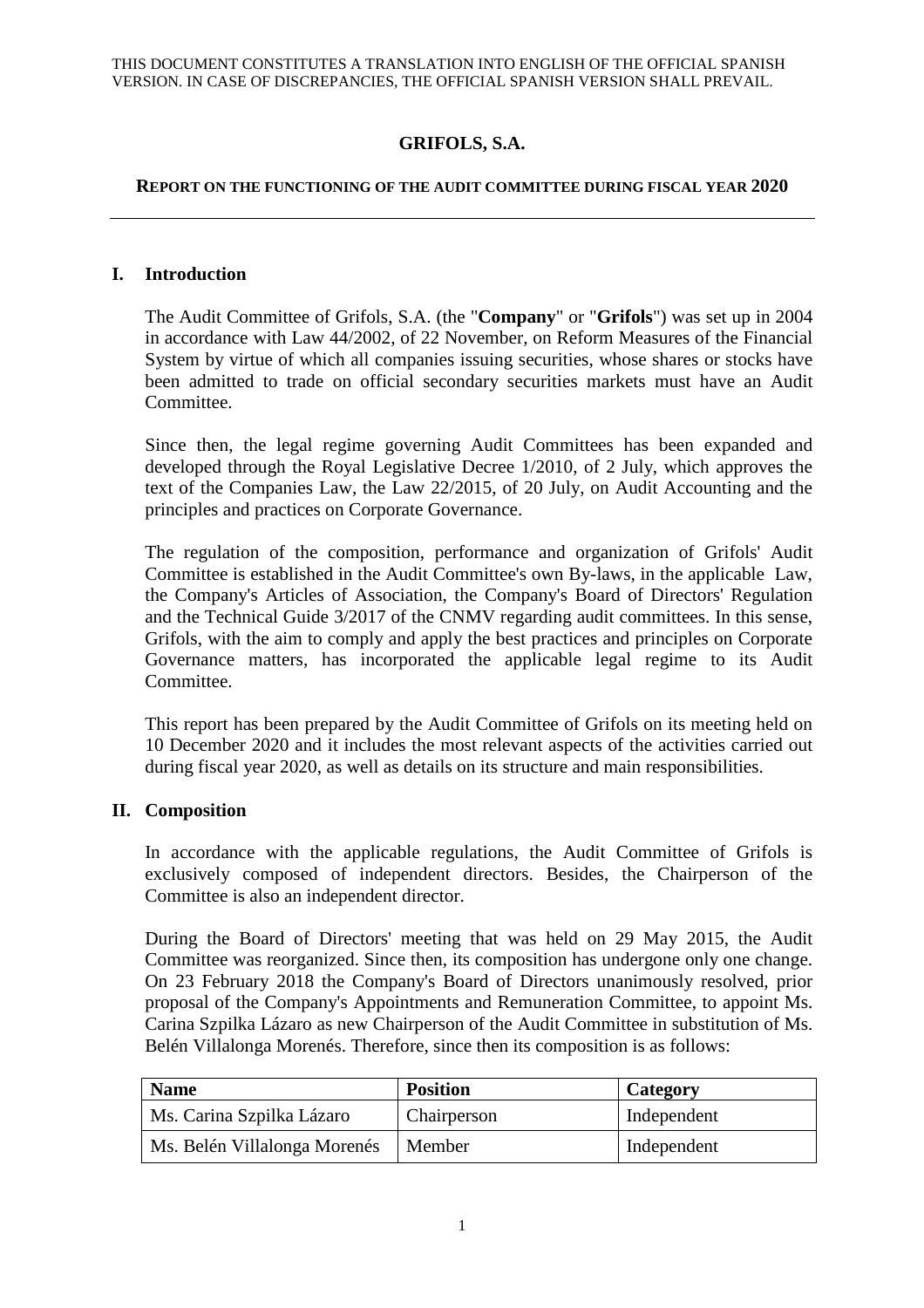| Mr. Steven F. Mayer     | Member                 | Independent |
|-------------------------|------------------------|-------------|
| Mr. Tomás Dagá Gelabert | Secretary (non-member) | $- -$       |

In accordance with recommendation number 39 of the Unified Good Governance Code of Listed Companies, the members of this Committee and, in particular its Chairperson, have been appointed considering their knowledge and experience in accounting, audit and risk management matters (both financial and non-financial), but also taking into account their financial and business knowledge, as well as their experience in internal control.

Also, in accordance with the recommendations set forth in the Technical Guide 3/2017 of the CNMV regarding audit committees, the members of the Audit Committee have also been designated based upon their diversity, particularly for their gender, professional experience, sectorial skills and knowledge and geographical origin, encouraging different points of view and diverse positions as for the analysis of its positive and negative aspects.

On the other hand, the recommendation that at least one of the members of the Audit Committee has experience on information technology's field is also fulfilled. That is the case of, for example, Ms. Szpilka Lázaro, who is the chairperson of an important technology association.

The professional profile of the members of the Audit Committee can be found on Grifols' corporate website (www.grifols.com).

## **III. Responsibilities**

The Company's Articles of Association, the Regulations of the Board of Directors and the By-laws of the Audit Committee confer on the Audit Committee the following responsibilities:

- (a) In relation to the General Shareholders' Meeting:
	- (i) Inform the General Shareholders' Meeting of any issues raised on matters for which the Committee is responsible and particularly with respect to the results of the audit of the annual accounts, explaining how it has contributed to the integrity of the financial information, and the role that the Committee has played in such process.
- (b) In relation to the Board of Directors:
	- (i) Previously inform the Board of Directors about periodic financial statements, which due to its stock exchange listing, the Company must make public periodically; in this sense, the Committee will ensure that the interim accounts are drawn up under the same accounting principles as the annual accounts and for this purpose shall consider the appropriateness of a limited review by an external auditor;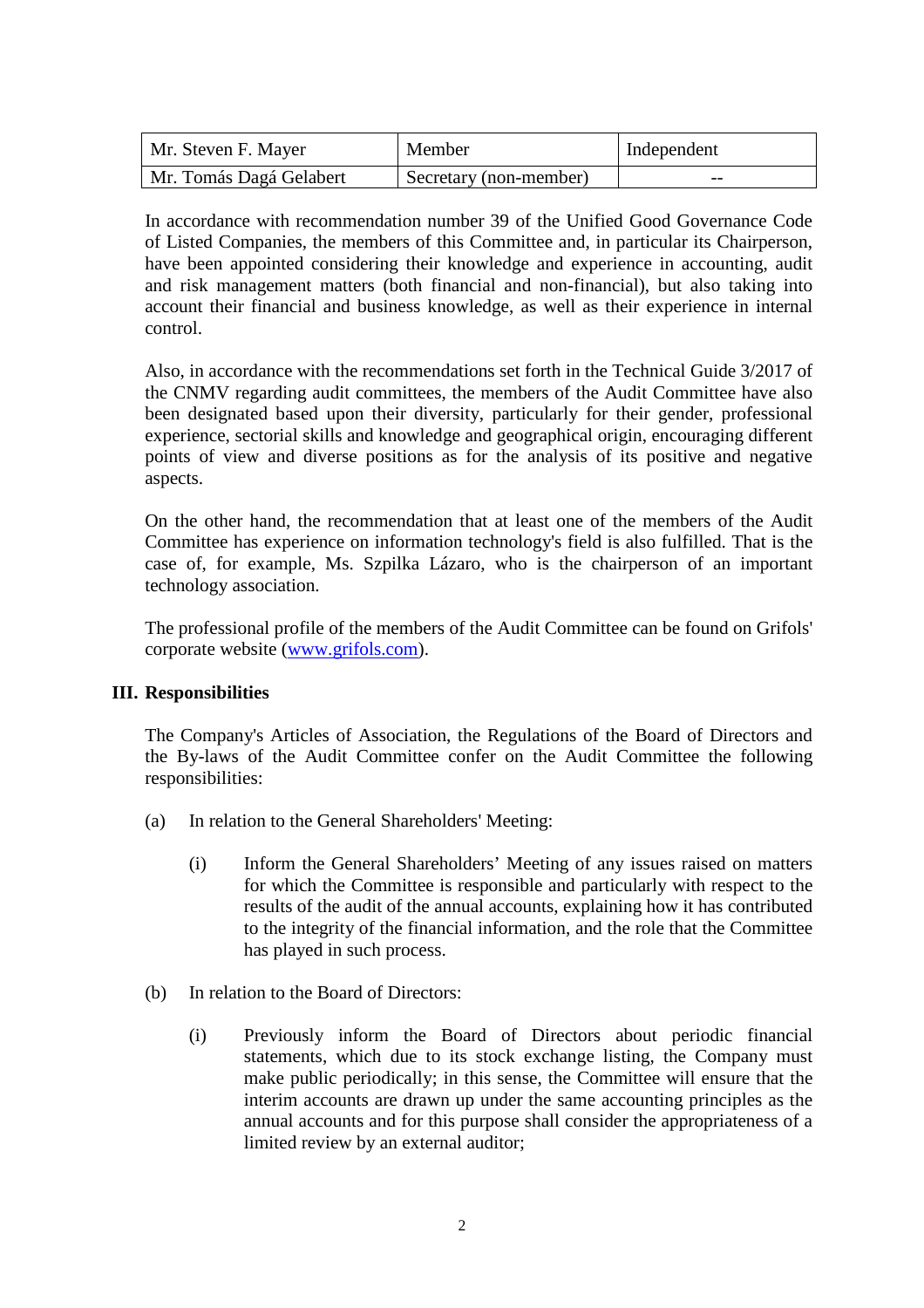- (ii) Previously inform of the creation or acquisition of shareholdings in special purpose entities or domiciled in countries or territories considered tax havens, as well as any other transactions or operations of a similar nature, which due to their complexity, could harm the transparency of the Group;
- (iii) Previously inform of related party transactions; and
- (iv) Inform of any matter that has or may have a material, financial or accounting impact.
- (c) In relation to information and internal control systems:
	- (i) Supervise and evaluate the preparation and presentation, and integrity of the mandatory financial and non-financial information related to the Company and the Group, verifying compliance with the regulation requirements, the adequate defining of consolidation boundaries and the correct application of accounting criteria and submit recommendations or proposals to the Board of Directors to protect the integrity of this information;
	- (ii) Supervise and evaluate the efficiency of the Company's internal control, internal audit and risk control and management systems, financial and nonfinancial, concerning the Company and the Group, including any operative, technological, legal, social, environmental, political, reputational or corruption related risks, periodically reviewing the internal control and risk management systems, so that any principal risks are identified, dealt with and adequately recognized, as well as discussing, with the auditor, any major flaws in the control system identified during the audit process without jeopardizing its independence. To such effects, the Committee may, if applicable, submit recommendations or proposals to the Board of Directors and the corresponding period of time for their fulfilment;
	- (iii) Monitor the independence and efficiency of internal auditing; propose the selection, appointment and dismissal of the Director of the Internal Audit Department; approve, or propose to the Board of Directors the approval of the Internal Audit Department's work orientation and annual plan, making sure that their activity mainly focuses on the relevant risks (including reputational risks); propose the budget for this Department; receive periodic information on its activities (including the annual activities report prepared by the Director of the Department); and verify that the top management takes into account the conclusions and recommendations of their reports; and
	- (iv) Establish and supervise a mechanism that allows employees and other persons related to the Company, such as directors, shareholders, suppliers, contractors or subcontractors, to report irregularities of potential significance, including financial and accounting irregularities, or those of any nature, related to the Company, that they notice within the Company or its Group. This mechanism must guarantee confidentiality and enable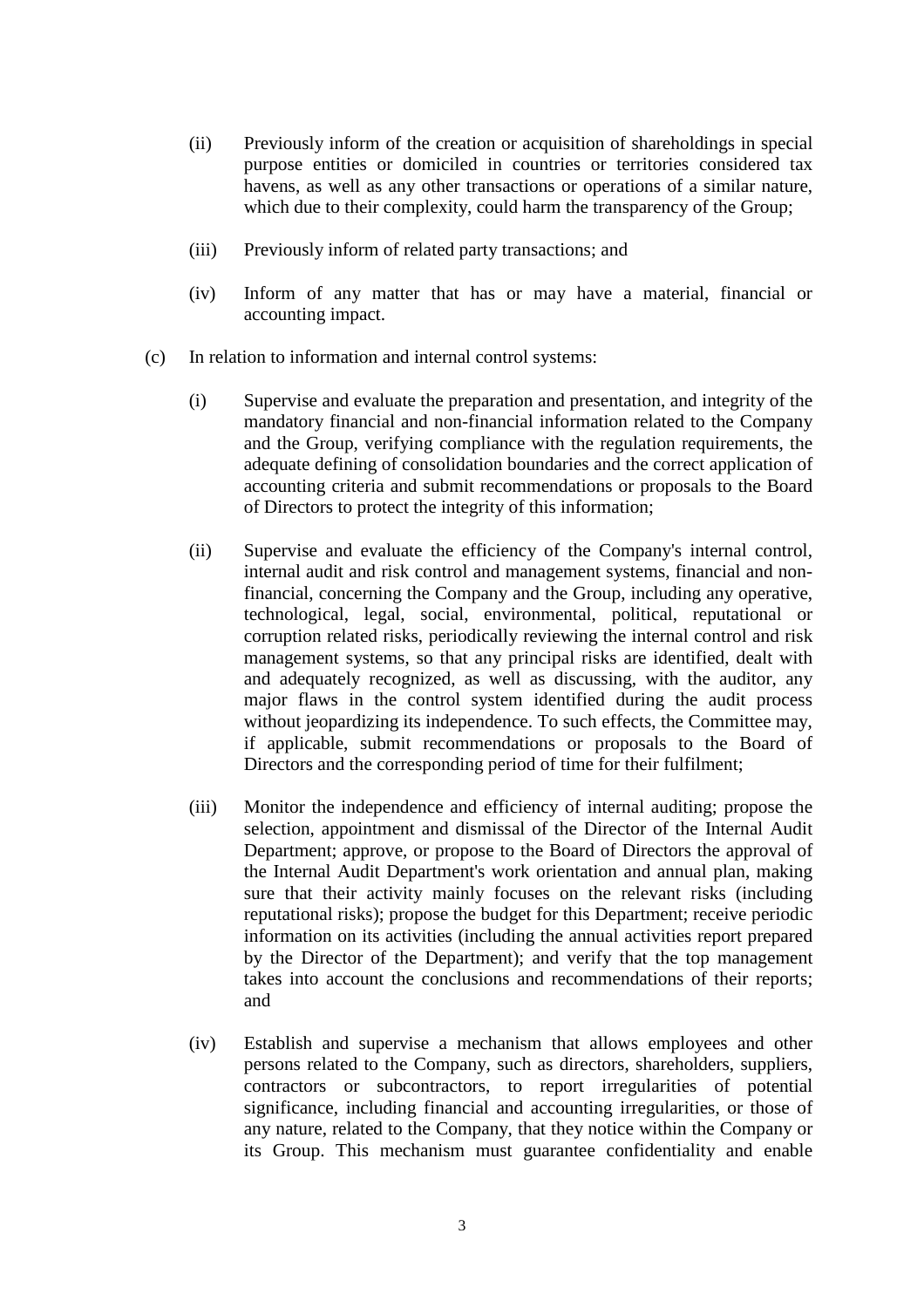communications to be made anonymously, respecting the rights of both the complainant and the accused party.

- (v) In general, ensure that the internal control policies and systems established are applied effectively in practice.
- (d) In relation to the external auditor:
	- (i) Submit to the Board of Directors any proposals regarding the selection, appointment, re-election and substitution of the auditor, being responsible for the selection process in conformity with the applicable regulations, including the terms of his contract, without prejudice to the faculties vested in the General Shareholders' Meeting and the Board with regard to the approval of such resolutions under Spanish law;
	- (ii) Be directly in charge of the remuneration and supervision of the work performed by the external auditor regarding the audit report preparation and issuance or any other similar reports relating to financial statements;
	- (iii) Regularly and directly collect from the external auditor information about the development, impact and execution of the audits, as well as the audit plan and results of its execution, and verify that top management takes their recommendations into account;
	- (iv) Safeguard the external auditor's independence when performing his duties, and to do so:
		- Ensure that the Company communicates through the CNMV the change in auditor and shall attach a statement of the possible existence of any disagreements with the outgoing auditor and, if applicable, its contents;
		- Establish the necessary relationships with the external auditor to receive information about any issues that may entail a threat to his independence, and which the Audit Committee will examine, and any other issues regarding the development of the audit of accounts process, and, when applicable, the authorization of the services different from those prohibited in the terms established in the applicable regulations as regards independence, as well as any notifications required in the audit of accounts legislation and in the audit regulations;
		- Ensure that the Company and the auditor respect the rules in force on providing services different to audit services, the auditor's market concentration limits and, in general, any others rules established to guarantee the independence of the auditors and, to that end, annually receive from the external auditors a statement of their independence in relation to the entity, or any entities directly or indirectly related to it, as well as the detailed and individualized information on any kind of ancillary services provided and the corresponding fees paid by these entities to the external auditor or the persons or entities related to it in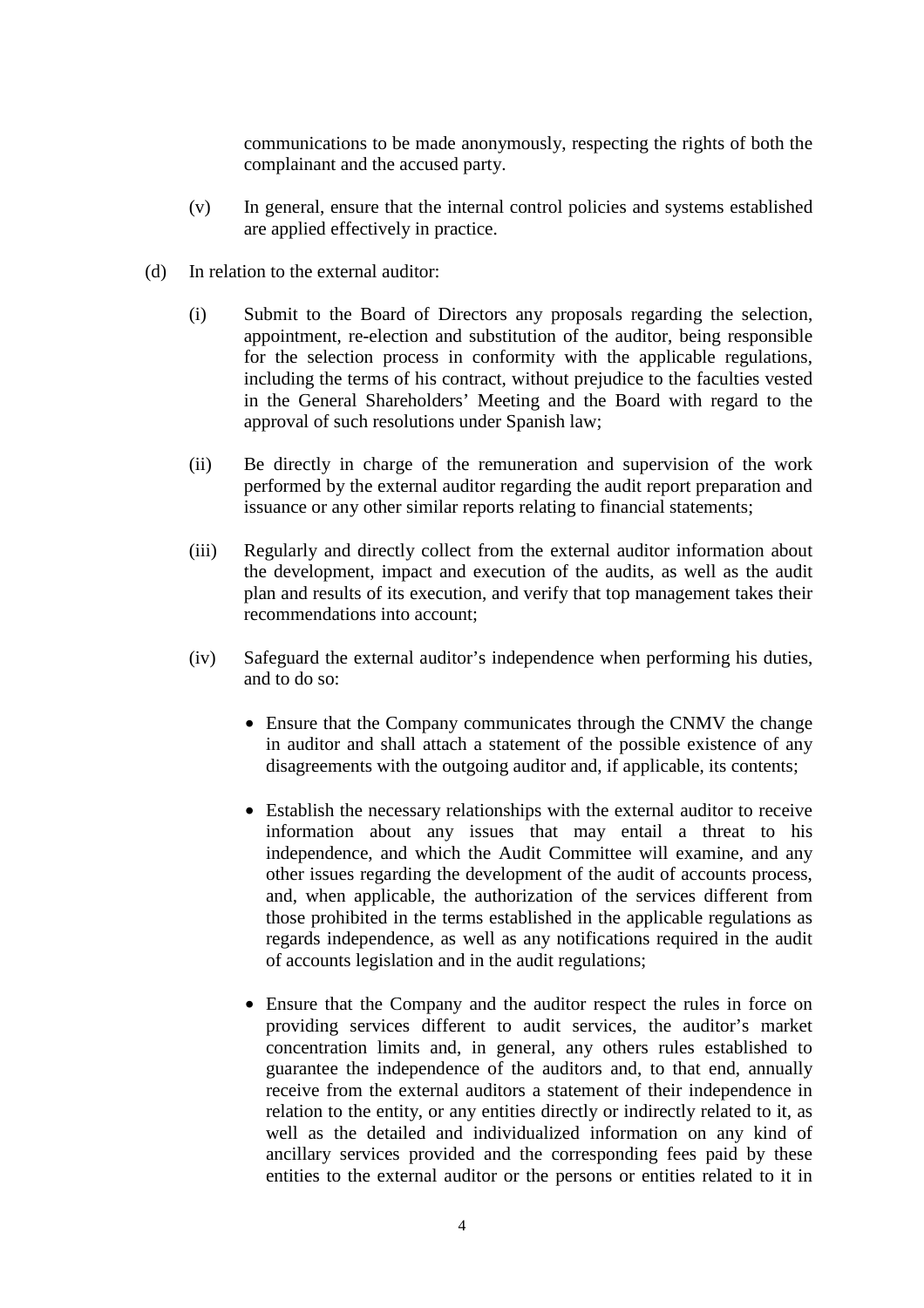accordance with the regulations applicable to the audit of accounts activity;

- Issue, prior to issuing the audit of accounts report and on an annual basis, a written opinion on whether the independence of the auditors or audit firms has been compromised. This opinion must include a reasoned assessment of each and every one of the ancillary services mentioned above, which shall be individually and jointly assessed, different from the legal audit, and in relation to the independence status or regulations applicable to the audit of accounts activity; and
- If the external auditor resigns, examine the circumstances that have caused said resignation.
- (v) Encourage the Group auditor to undertake the responsibility of the audits of the companies making up the group.
- (e) In relation to external consultants:
	- (i) Request that legal, accounting, financial advisors or other experts or advisors be hired, on account to the Company, to assist them in the performance of their duties.
- (f) In relation to internal conduct rules:
	- (i) Supervise the compliance with the Internal Conduct Regulations in matters related to the Stock Exchange, the Board of Directors' Regulations, standards of conduct set out in the "Code of Ethics for Grifols Executives" and the "Code of Conduct for Grifols' Employees" and, in general, any other internal rules of governance of the Company, as well as make the necessary proposals for improvement.

### **IV. Meetings and Activities**

During fiscal year 2020, this Committee met on 6 occasions, specifically on the following dates:

- 20 February 2020;
- 1 April 2020;
- 20 April 2020;
- $-28$  July 2020:
- 22 October 2020; and
- 10 December 2020.

During the meetings its members discussed and, when applicable, approved different matters related to their main responsibilities, in accordance with the applicable Law, the Company's Articles of Association, the Board of Directors' Regulations and the Committee's own By-laws, as well as the Unified Good Governance Code of Listed Companies and the Technical Guide 3/2017 of the CNMV regarding audit committees.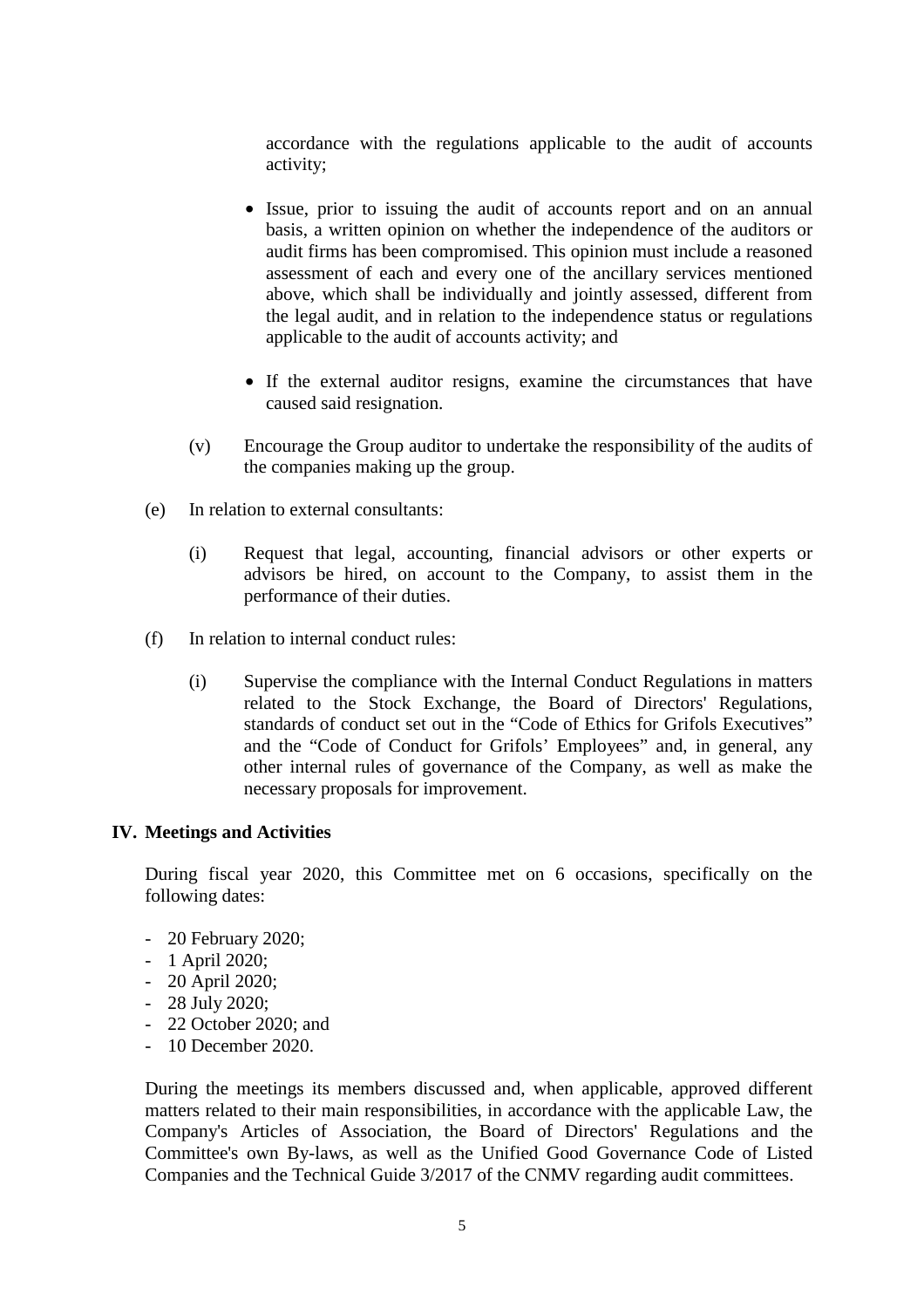The most relevant events that took place during the referred fiscal year 2020 are detailed below:

- Pre-approval of the different audit-related services and other permitted services provided by KPMG;
- Ratification and review of the additional audit services rendered by KPMG and authorized by the Chairperson during fiscal year 2019 and 2020, having previously verified that they are permitted services under the applicable independence rules and that they do not violate any applicable independence rule;
- Review and approval of the Annual Corporate Governance Report for fiscal year 2019;
- Review and approval of the Company's annual accounts (individual and consolidated) as well as the consolidated non-financial information included in the consolidated management report (which includes the Company's Corporate Responsibility Report) corresponding to the fiscal year ended 31 December 2019, having previously supervised the preparation and submission of the annual accounts, overseeing compliance with any legal requirements and the correct application of accounting criteria;
- Reasoned report on the annual accounts auditor's independence;
- Report on the related-party transactions during fiscal year 2019;
- Approval of the Internal Audit plan, the Enterprise Risk management plan and the Crime Management System Annual Plan for fiscal year 2020 and their amendments due to the COVID-19 scenario;
- Approval of the financial periodic information, that for its public condition, the Company must publish periodically, including, the approval of the consolidated financial statements corresponding to the fiscal year 2019 prior to their approval by the Board of Directors and to their notification to stock exchanges and supervising bodies and, also, approval of the financial statements prepared under IFRS IASB to be filed with the Securities and Exchange Commission;
- Proposal made to the Board of Directors on (i) the re-election of KPMG and Grant Thornton as co-auditors of the individual annual accounts of the Company for fiscal year 2020 and (ii) the re-election of KPMG as auditor of the consolidated annual accounts of the Company for fiscal year 2020;
- Proposal to the Board of Directors on the amendments of certain articles of the Company's Internal Regulations of the Board of Directors, approval of the report to be submitted to the Board of Directors justifying such amendments and approval of a new wording for the Committee's own By-laws in order to adapt both texts to the latest novelties introduced by the updated Unified Good Governance Code of Listed Companies approved on June 2020;